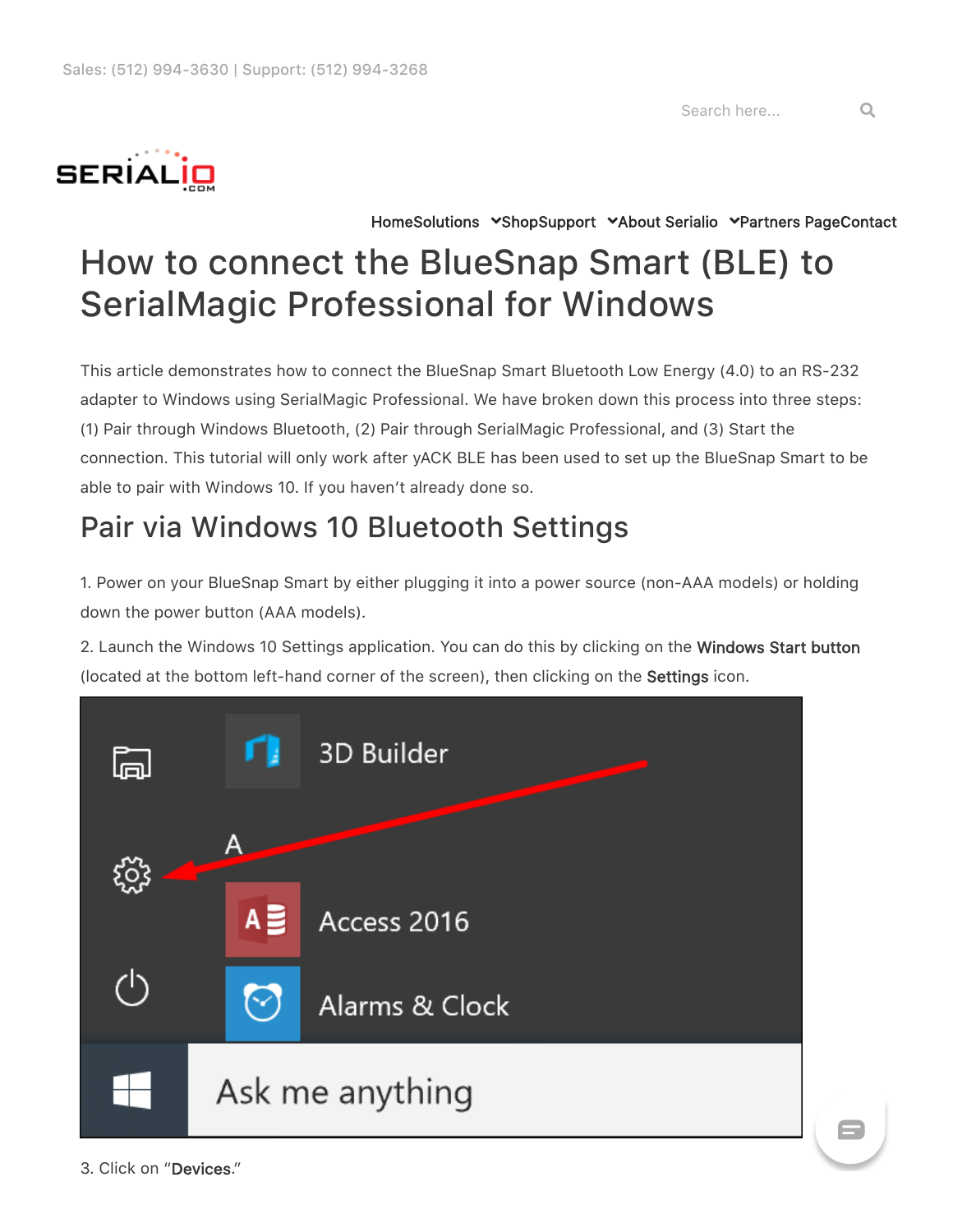

4. Then, click "Add Bluetooth or other device."



Depending on your version of Windows 10, you may only need to scroll down to "Other Devices" where Windows will automatically discover nearby Bluetooth devices.

5. Once you see your BlueSnap Smart appear in the discovered devices section, click on it. You may be prompted for a PIN code. The default PIN code will be either "1234" or "0000."

 $\blacksquare$ 

## Connect to SerialMagic Professional

- 1. Launch the SerialMagic Professional application.
- 2. From the main window, click on "Add" to add a new connection.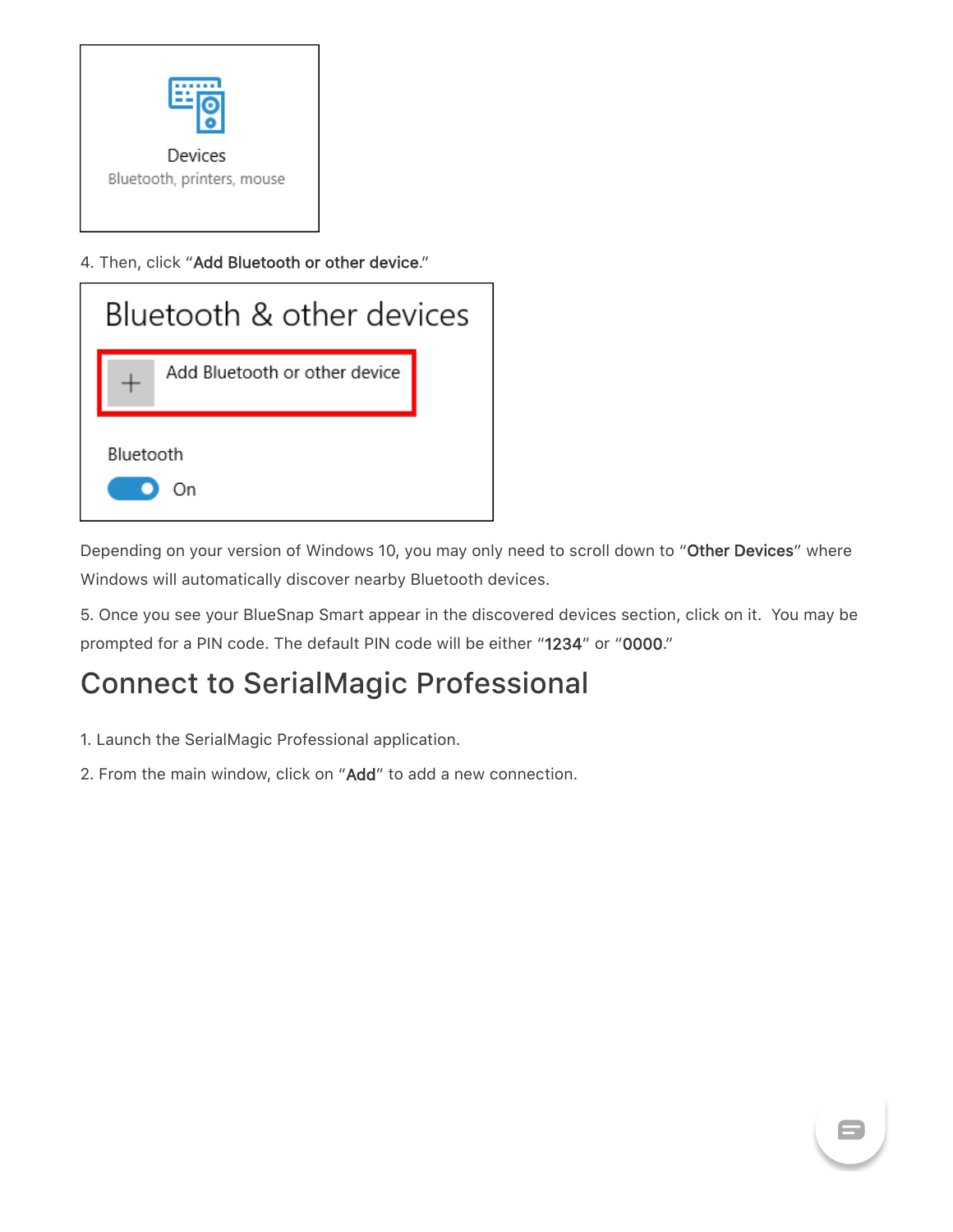| SerialMagic Professional                                                                              |                          |                      | $\times$ |
|-------------------------------------------------------------------------------------------------------|--------------------------|----------------------|----------|
| Tools Help Custom                                                                                     |                          |                      |          |
| Connection:<br>Name Scanfob-HFD6F7EA3372 BlueSnap on COM5 BT-ADDR 00066683 V<br>Edit<br>Remove<br>Add |                          | Quit<br><b>Start</b> |          |
| <b>Bluetooth Status</b><br>Applies when Connection Type is WinXP Bluetooth                            |                          |                      |          |
| <b>Application Settings</b><br>Setup Scanner                                                          |                          |                      |          |
| <b>Action Profile:</b>                                                                                | <b>Buffered Download</b> |                      |          |
| Current SMAP: Default: ENTER                                                                          | Downloaded:<br>o         |                      |          |
| Action Profiles Manager                                                                               | Sent to Application: 0   |                      |          |
|                                                                                                       |                          | Send Next            |          |
| Cloud Account                                                                                         |                          | Send All             |          |
|                                                                                                       |                          |                      |          |
|                                                                                                       |                          |                      |          |

3. Select "SerialMagic will connect to the remote Bluetooth device using Bluetooth LE." It is the 5<sup>th</sup> option from the top.

 $\blacksquare$ 

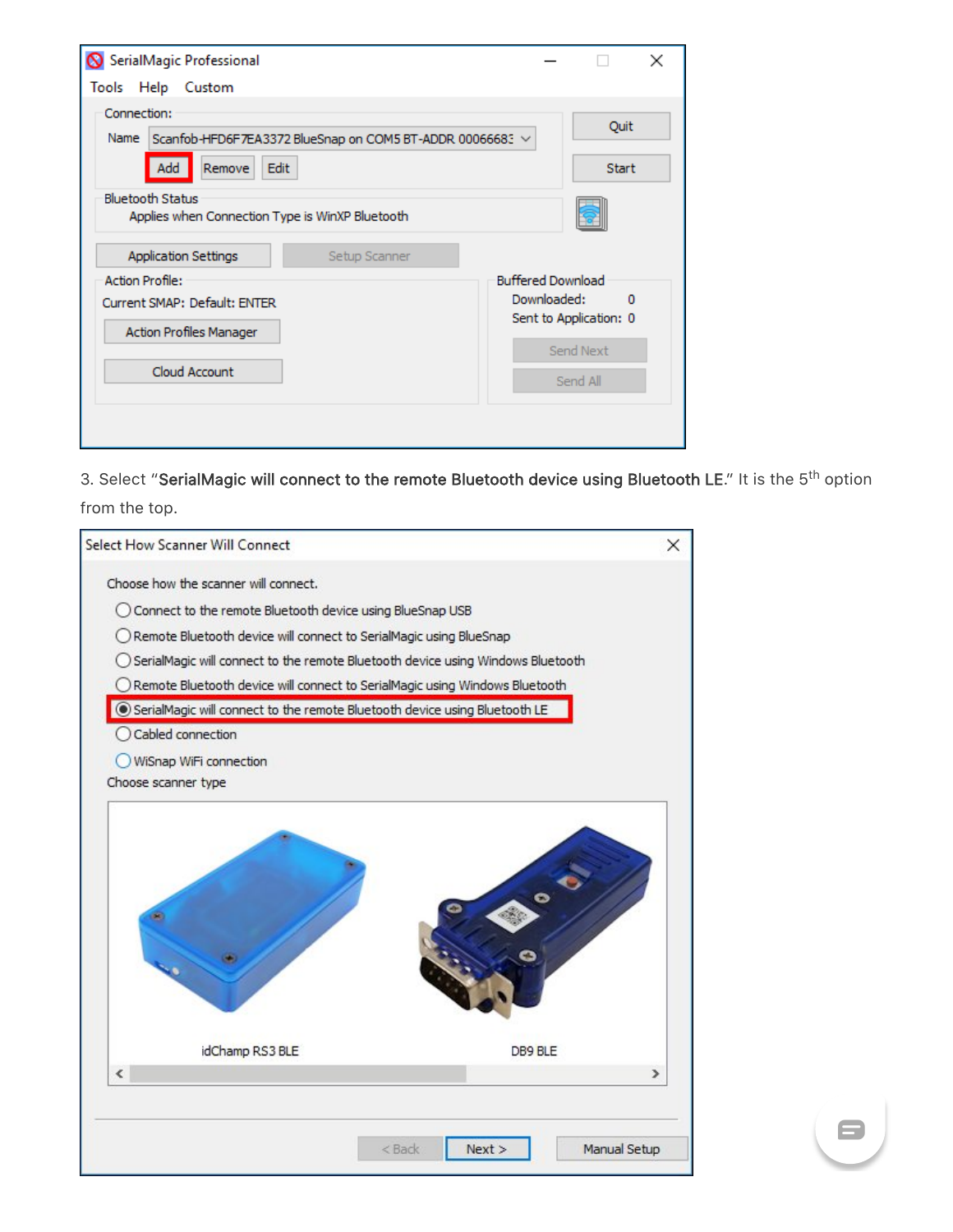If you are using a previous version of Windows, such as Windows 7, this option will be grayed out.

4. Next, click on the image labeled "DB9 BLE" within the "Choose scanner type" section. Click Next.



5. The following screen shows the nearby [BLE](https://www.serialio.com/term/ble) devices. Click on your BlueSnap Smart to select it, then click Next.

6. Select your preferred input method for the data that will be sent from the BlueSnap Smart. For this tutorial, we are using "Like a keyboard, data posted to cursor location." Click Next.

 $\blacksquare$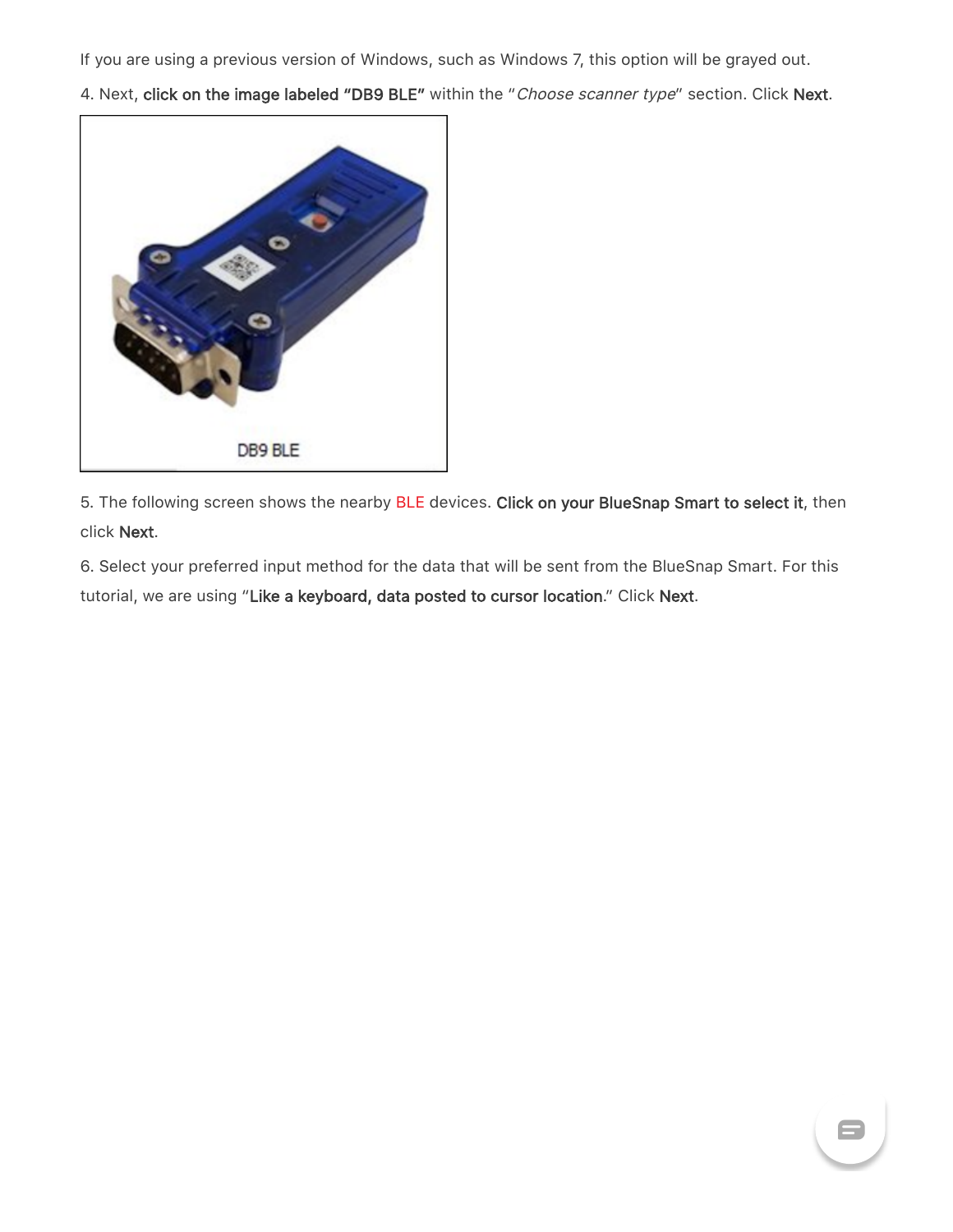| How will the RS4 scanner be used?                                                        |  |  |
|------------------------------------------------------------------------------------------|--|--|
|                                                                                          |  |  |
| Like a keyboard, data posted to cursor location                                          |  |  |
| Like a keyboard, data posted to cursor location<br>Scans in scanner memory saved to disk |  |  |
| Scans in scanner memory routed via Cloud-In-Hand.com account                             |  |  |
| Scans in scanner memory posted to Grid-In-Hand® Mobile Grid                              |  |  |
|                                                                                          |  |  |
|                                                                                          |  |  |
|                                                                                          |  |  |
|                                                                                          |  |  |
|                                                                                          |  |  |
|                                                                                          |  |  |
|                                                                                          |  |  |
|                                                                                          |  |  |
|                                                                                          |  |  |
|                                                                                          |  |  |
|                                                                                          |  |  |
|                                                                                          |  |  |
|                                                                                          |  |  |
|                                                                                          |  |  |
|                                                                                          |  |  |
|                                                                                          |  |  |
|                                                                                          |  |  |
|                                                                                          |  |  |
|                                                                                          |  |  |
|                                                                                          |  |  |
|                                                                                          |  |  |
|                                                                                          |  |  |
|                                                                                          |  |  |
|                                                                                          |  |  |
|                                                                                          |  |  |
|                                                                                          |  |  |
|                                                                                          |  |  |

7. You should see, "Input device was setup successfully." Click "Finish."